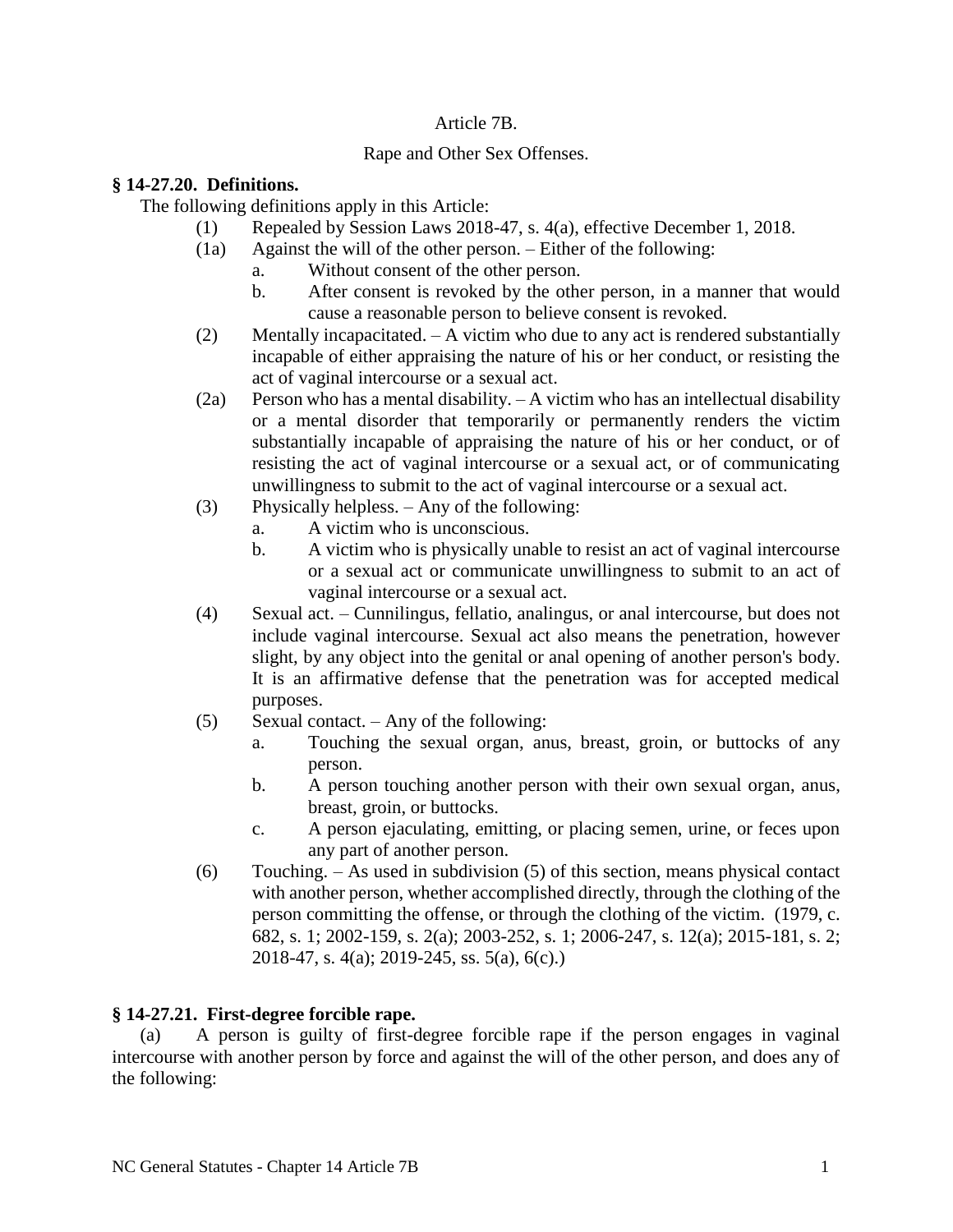- (1) Uses, threatens to use, or displays a dangerous or deadly weapon or an article which the other person reasonably believes to be a dangerous or deadly weapon.
- (2) Inflicts serious personal injury upon the victim or another person.
- (3) The person commits the offense aided and abetted by one or more other persons.

(b) Any person who commits an offense defined in this section is guilty of a Class B1 felony.

(c) Upon conviction, a person convicted under this section has no rights to custody of or rights of inheritance from any child born as a result of the commission of the rape, nor shall the person have any rights related to the child under Chapter 48 or Subchapter 1 of Chapter 7B of the General Statutes. (1979, c. 682, s. 1; 1979, 2nd Sess., c. 1316, s. 4; 1981, c. 63; c. 106, ss. 1, 2; c. 179, s. 14; 1983, c. 175, ss. 4, 10; c. 720, s. 4; 1994, Ex. Sess., c. 22, s. 2; 2004-128, s. 7; 2015-181, ss. 3(a), (b); 2017-30, s. 1.)

# **§ 14-27.22. Second-degree forcible rape.**

(a) A person is guilty of second-degree forcible rape if the person engages in vaginal intercourse with another person:

- (1) By force and against the will of the other person; or
- (2) Who has a mental disability or who is mentally incapacitated or physically helpless, and the person performing the act knows or should reasonably know the other person has a mental disability or is mentally incapacitated or physically helpless.

(b) Any person who commits the offense defined in this section is guilty of a Class C felony.

(c) Upon conviction, a person convicted under this section has no rights to custody of or rights of inheritance from any child conceived during the commission of the rape, nor does the person have any rights related to the child under Chapter 48 of the General Statutes or Subchapter I of Chapter 7B of the General Statutes. (1979, c. 682, s. 1; 1979, 2nd Sess., c. 1316, s. 5; 1981, cc. 63, 179; 1993, c. 539, s. 1130; 1994, Ex. Sess., c. 24, s. 14(c); 2002-159, s. 2(b); 2004-128, s. 8; 2015-181, ss. 4(a), (b); 2018-47, s. 4(b).)

# **§ 14-27.23. Statutory rape of a child by an adult.**

(a) A person is guilty of statutory rape of a child by an adult if the person is at least 18 years of age and engages in vaginal intercourse with a victim who is a child under the age of 13 years.

(b) A person convicted of violating this section is guilty of a Class B1 felony and shall be sentenced pursuant to Article 81B of Chapter 15A of the General Statutes, except that in no case shall the person receive an active punishment of less than 300 months, and except as provided in subsection (c) of this section. Following the termination of active punishment, the person shall be enrolled in satellite-based monitoring for life pursuant to Part 5 of Article 27A of Chapter 14 of the General Statutes.

(c) Notwithstanding the provisions of Article 81B of Chapter 15A of the General Statutes, the court may sentence the defendant to active punishment for a term of months greater than that authorized pursuant to G.S. 15A-1340.17, up to and including life imprisonment without parole, if the court finds that the nature of the offense and the harm inflicted are of such brutality, duration, severity, degree, or scope beyond that normally committed in such crimes, or considered in basic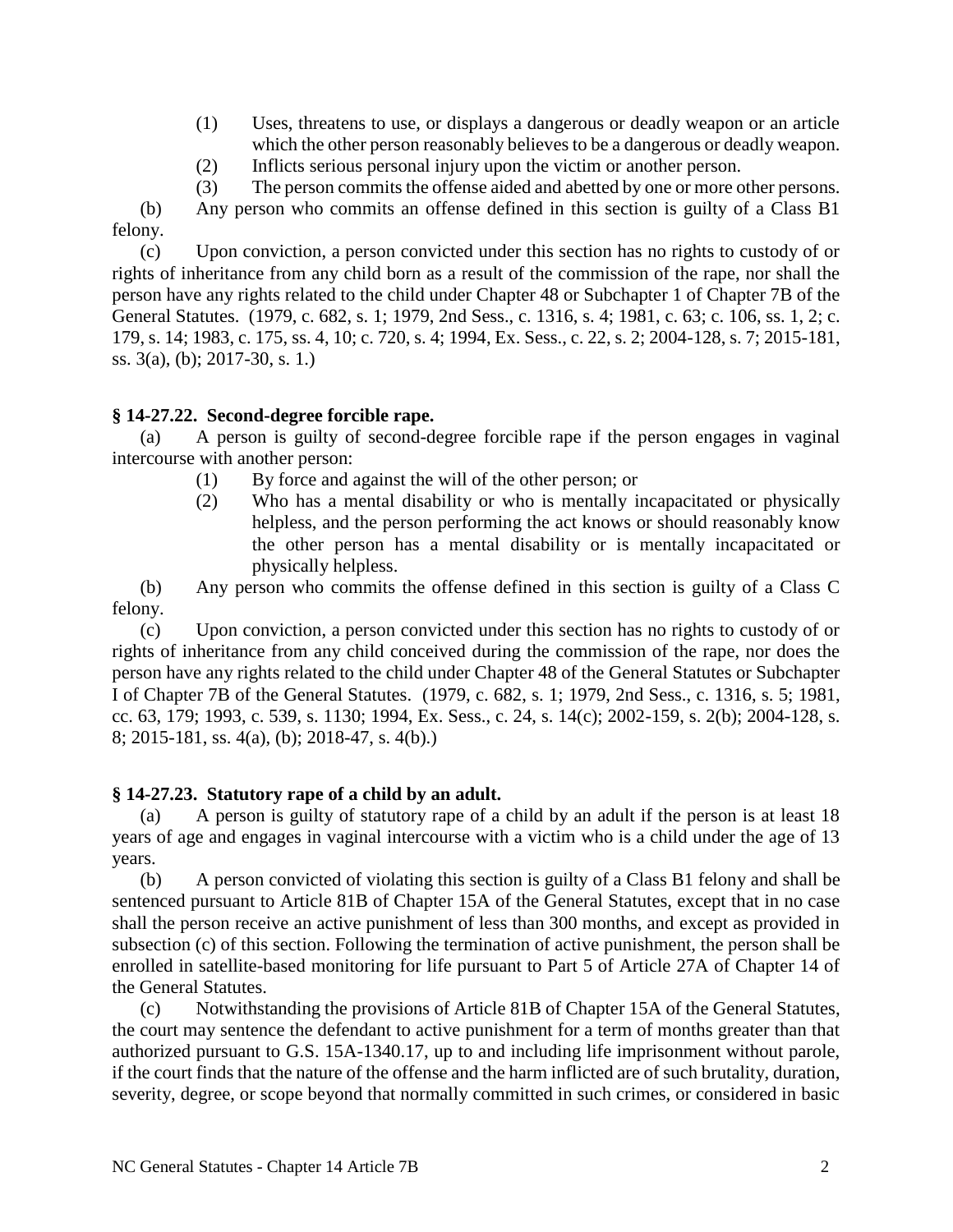aggravation of these crimes, so as to require a sentence to active punishment in excess of that authorized pursuant to G.S. 15A-1340.17. If the court sentences the defendant pursuant to this subsection, it shall make findings of fact supporting its decision, to include matters it considered as egregious aggravation. Egregious aggravation can include further consideration of existing aggravating factors where the conduct of the defendant falls outside the heartland of cases even the aggravating factors were designed to cover. Egregious aggravation may also be considered based on the extraordinarily young age of the victim, or the depraved torture or mutilation of the victim, or extraordinary physical pain inflicted on the victim.

(d) Upon conviction, a person convicted under this section has no rights to custody of or rights of inheritance from any child born as a result of the commission of the rape, nor shall the person have any rights related to the child under Chapter 48 or Subchapter 1 of Chapter 7B of the General Statutes.

(e) The offense under G.S. 14-27.24 is a lesser included offense of the offense in this section. (2008-117, s. 1; 2015-181, s. 5(a), 5(b).)

#### **§ 14-27.24. First-degree statutory rape.**

A person is guilty of first-degree statutory rape if the person engages in vaginal intercourse with a victim who is a child under the age of 13 years and the defendant is at least 12 years old and is at least four years older than the victim.

(b) Any person who commits an offense defined in this section is guilty of a Class B1 felony.

(c) Upon conviction, a person convicted under this section has no rights to custody of or rights of inheritance from any child born as a result of the commission of the rape, nor shall the person have any rights related to the child under Chapter 48 or Subchapter 1 of Chapter 7B of the General Statutes. (1979, c. 682, s. 1; 1979, 2nd Sess., c. 1316, s. 4; 1981, c. 63; c. 106, ss. 1, 2; c. 179, s. 14; 1983, c. 175, ss. 4, 10; c. 720, s. 4; 1994, Ex. Sess., c. 22, s. 2; 2004-128, s. 7; 2015-181, s. 6.)

#### **§ 14-27.25. Statutory rape of person who is 15 years of age or younger.**

(a) A defendant is guilty of a Class B1 felony if the defendant engages in vaginal intercourse with another person who is 15 years of age or younger and the defendant is at least 12 years old and at least six years older than the person, except when the defendant is lawfully married to the person.

(b) Unless the conduct is covered under some other provision of law providing greater punishment, a defendant is guilty of a Class C felony if the defendant engages in vaginal intercourse with another person who is 15 years of age or younger and the defendant is at least 12 years old and more than four but less than six years older than the person, except when the defendant is lawfully married to the person. (1995, c. 281, s. 1; 2015-62, s. 1(a); 2015-181, s. 7(a), (b).)

#### **§ 14-27.26. First-degree forcible sexual offense.**

(a) A person is guilty of a first degree forcible sexual offense if the person engages in a sexual act with another person by force and against the will of the other person, and does any of the following: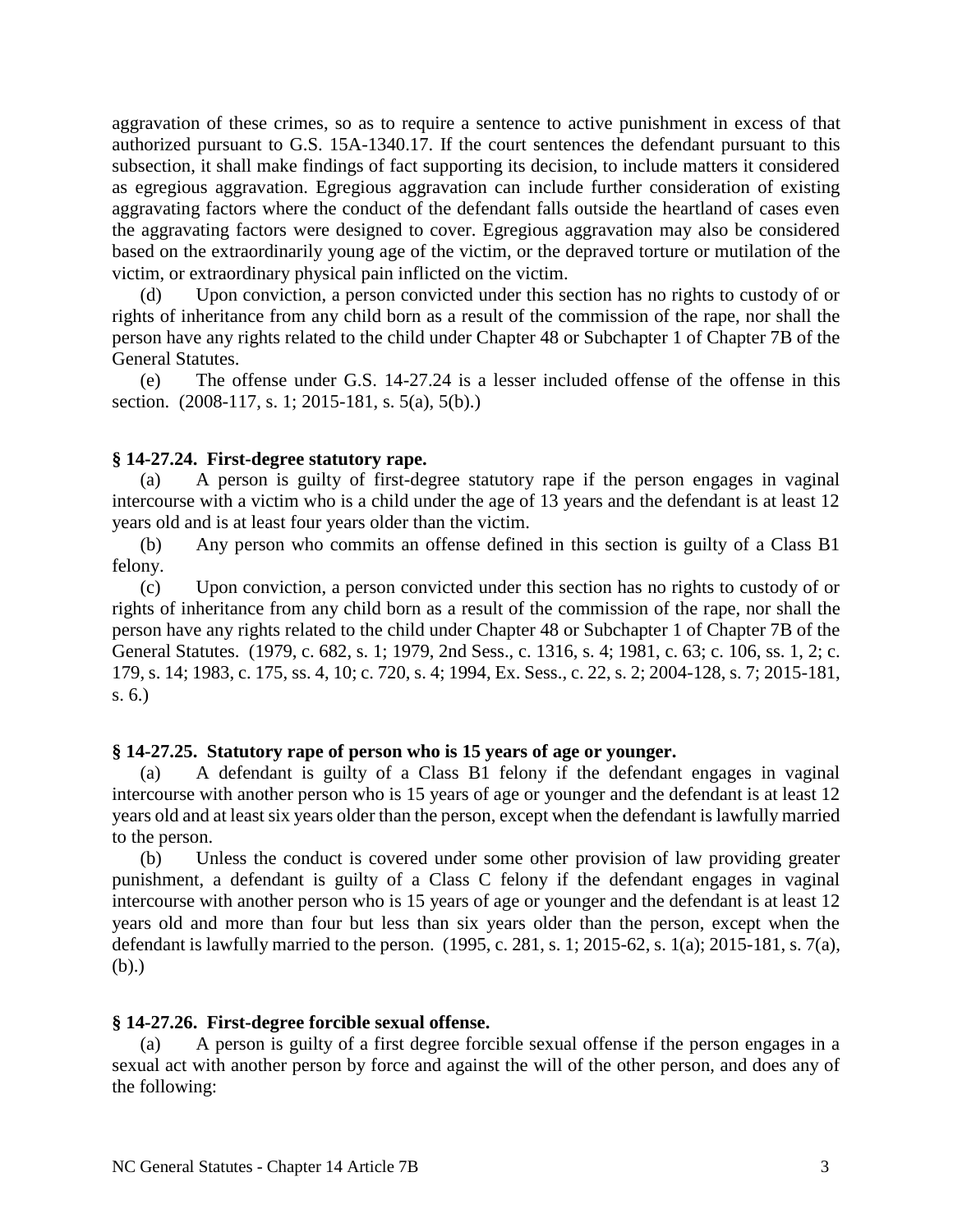- (1) Uses, threatens to use, or displays a dangerous or deadly weapon or an article which the other person reasonably believes to be a dangerous or deadly weapon.
- (2) Inflicts serious personal injury upon the victim or another person.

(3) The person commits the offense aided and abetted by one or more other persons. (b) Any person who commits an offense defined in this section is guilty of a Class B1 felony. (1979, c. 682, s. 1; 1979, 2nd Sess., c. 1316, s. 6; 1981, c. 63; c. 106, ss. 3, 4; c. 179, s. 14; 1983, c. 175, ss. 5, 10; c. 720, s. 4; 1994, Ex. Sess., c. 22, s. 3; 2015-181, ss. 8(a), (b); 2017-30, s. 2.)

## **§ 14-27.27. Second-degree forcible sexual offense.**

(a) A person is guilty of second degree forcible sexual offense if the person engages in a sexual act with another person:

- (1) By force and against the will of the other person; or
- (2) Who has a mental disability or who is mentally incapacitated or physically helpless, and the person performing the act knows or should reasonably know that the other person has a mental disability or is mentally incapacitated or physically helpless.

(b) Any person who commits the offense defined in this section is guilty of a Class C felony. (1979, c. 682, s. 1; 1979, 2nd Sess., c. 1316, s. 7; 1981, c. 63; c. 179, s. 14; 1993, c. 539, s. 1131; 1994, Ex. Sess., c. 24, s. 14(c); 2002-159, s. 2(c); 2015-181, ss. 9(a), (b); 2018-47, s. 4(c).)

## **§ 14-27.28. Statutory sexual offense with a child by an adult.**

(a) A person is guilty of statutory sexual offense with a child by an adult if the person is at least 18 years of age and engages in a sexual act with a victim who is a child under the age of 13 years.

(b) A person convicted of violating this section is guilty of a Class B1 felony and shall be sentenced pursuant to Article 81B of Chapter 15A of the General Statutes, except that in no case shall the person receive an active punishment of less than 300 months, and except as provided in subsection (c) of this section. Following the termination of active punishment, the person shall be enrolled in satellite-based monitoring for life pursuant to Part 5 of Article 27A of Chapter 14 of the General Statutes.

(c) Notwithstanding the provisions of Article 81B of Chapter 15A of the General Statutes, the court may sentence the defendant to active punishment for a term of months greater than that authorized pursuant to G.S. 15A-1340.17, up to and including life imprisonment without parole, if the court finds that the nature of the offense and the harm inflicted are of such brutality, duration, severity, degree, or scope beyond that normally committed in such crimes, or considered in basic aggravation of these crimes, so as to require a sentence to active punishment in excess of that authorized pursuant to G.S. 15A-1340.17. If the court sentences the defendant pursuant to this subsection, it shall make findings of fact supporting its decision, to include matters it considered as egregious aggravation. Egregious aggravation can include further consideration of existing aggravating factors where the conduct of the defendant falls outside the heartland of cases even the aggravating factors were designed to cover. Egregious aggravation may also be considered based on the extraordinarily young age of the victim, or the depraved torture or mutilation of the victim, or extraordinary physical pain inflicted on the victim.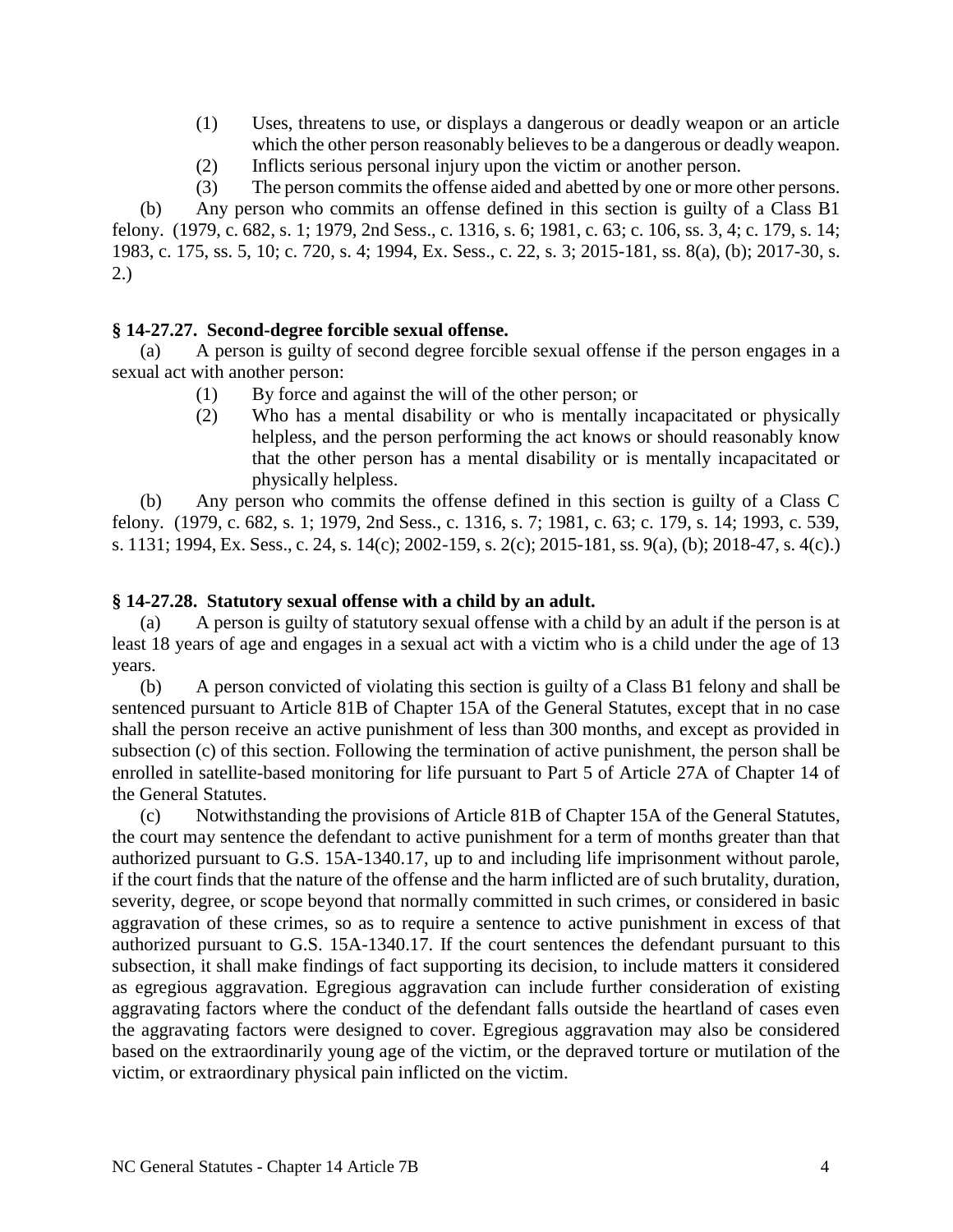(d) The offense under G.S. 14-27.29 is a lesser included offense of the offense in this section. (2008-117, s. 2; 2015-181, s. 10(a), (b).)

#### **§ 14-27.29. First-degree statutory sexual offense.**

(a) A person is guilty of first-degree statutory sexual offense if the person engages in a sexual act with a victim who is a child under the age of 13 years and the defendant is at least 12 years old and is at least four years older than the victim.

Any person who commits an offense defined in this section is guilty of a Class B1 felony. (1979, c. 682, s. 1; 1979, 2nd Sess., c. 1316, s. 6; 1981, c. 63; c. 106, ss. 3, 4; c. 179, s. 14; 1983, c. 175, ss. 5, 10; c. 720, s. 4; 1994, Ex. Sess., c. 22, s. 3; 2015-181, s. 11.)

#### **§ 14-27.30. Statutory sexual offense with a person who is 15 years of age or younger.**

(a) A defendant is guilty of a Class B1 felony if the defendant engages in a sexual act with another person who is 15 years of age or younger and the defendant is at least 12 years old and at least six years older than the person, except when the defendant is lawfully married to the person.

(b) Unless the conduct is covered under some other provision of law providing greater punishment, a defendant is guilty of a Class C felony if the defendant engages in a sexual act with another person who is 15 years of age or younger and the defendant is at least 12 years old and more than four but less than six years older than the person, except when the defendant is lawfully married to the person. (1995, c. 281, s. 1; 2015-181, s. 12.)

#### **§ 14-27.31. Sexual activity by a substitute parent or custodian.**

(a) If a defendant who has assumed the position of a parent in the home of a minor victim engages in vaginal intercourse or a sexual act with a victim who is a minor residing in the home, the defendant is guilty of a Class E felony.

(b) If a person having custody of a victim of any age or a person who is an agent or employee of any person, or institution, whether such institution is private, charitable, or governmental, having custody of a victim of any age engages in vaginal intercourse or a sexual act with such victim, the defendant is guilty of a Class E felony.

(c) Consent is not a defense to a charge under this section. (1979, c. 682, s. 1; 1979, 2nd Sess., c. 1316, s. 9; 1981, c. 63; c. 179, s. 14; 1993, c. 539, s. 1132; 1994, Ex. Sess., c. 24, s. 14(c); 1999-300, s. 2; 2003-98, s. 1; 2015-181, ss. 13(a), (b).)

#### **§ 14-27.32. Sexual activity with a student.**

If a defendant, who is a teacher, school administrator, student teacher, school safety officer, or coach, at any age, or who is other school personnel, and who is at least four years older than the victim engages in vaginal intercourse or a sexual act with a victim who is a student, at any time during or after the time the defendant and victim were present together in the same school, but before the victim ceases to be a student, the defendant is guilty of a Class G felony, except when the defendant is lawfully married to the student. The term "same school" means a school at which the student is enrolled and the defendant is employed, assigned, or volunteers.

(b) A defendant who is school personnel, other than a teacher, school administrator, student teacher, school safety officer, or coach, and is less than four years older than the victim and engages in vaginal intercourse or a sexual act with a victim who is a student, is guilty of a Class I felony.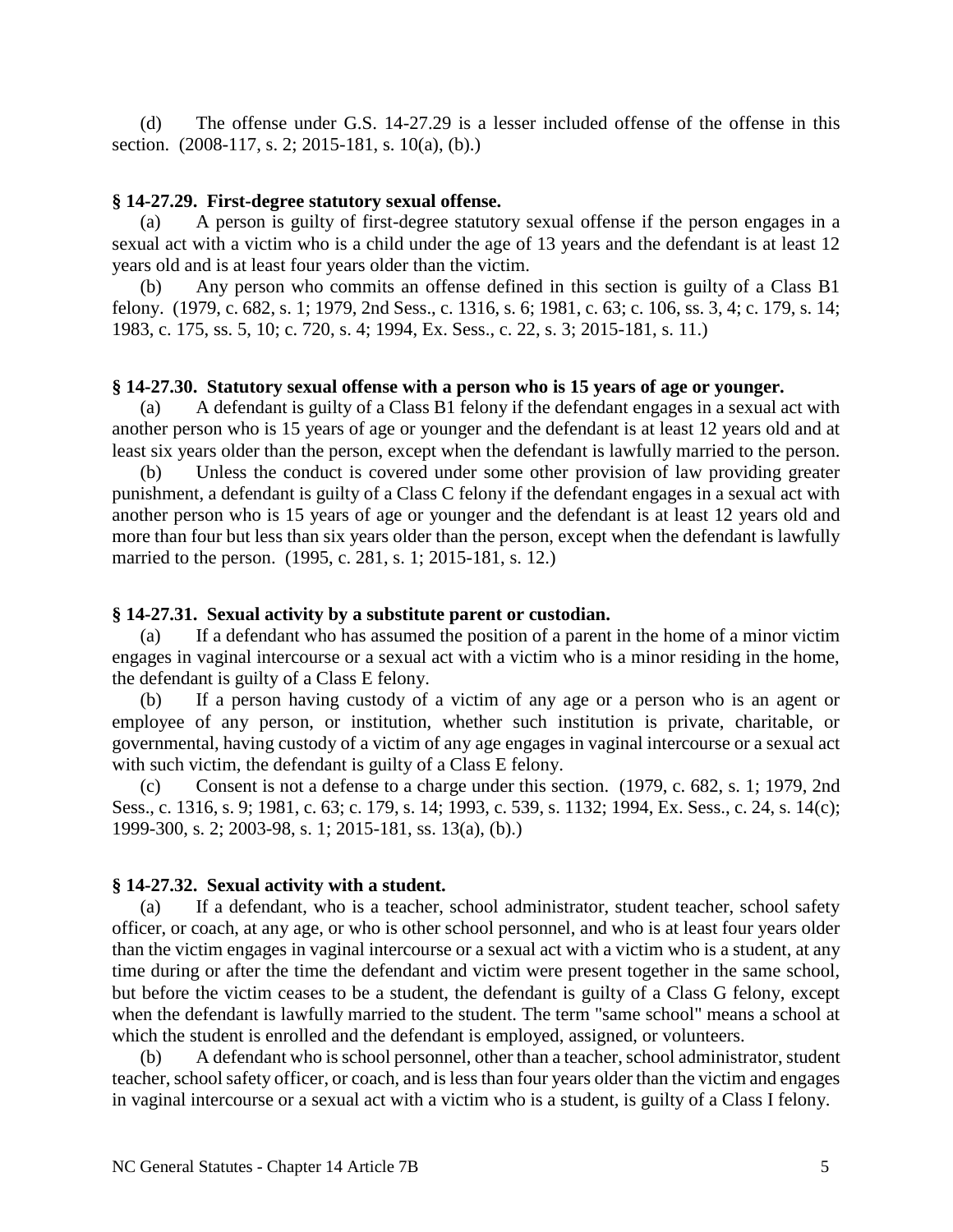(c) This section shall apply unless the conduct is covered under some other provision of law providing for greater punishment.

(d) Consent is not a defense to a charge under this section.

(e) For purposes of this section, the terms "school", "school personnel", and "student" shall have the same meaning as in G.S. 14-202.4(d). For purposes of this section, the term "school safety officer" shall include a school resource officer or any other person who is regularly present in a school for the purpose of promoting and maintaining safe and orderly schools. (1979, c. 682, s. 1; 1979, 2nd Sess., c. 1316, s. 9; 1981, c. 63; c. 179, s. 14; 1993, c. 539, s. 1132; 1994, Ex. Sess., c. 24, s. 14(c); 1999-300, s. 2; 2003-98, s. 1; 2015-44, s. 2; 2015-181, s. 14(a), (b).)

## **§ 14-27.33. Sexual battery.**

(a) A person is guilty of sexual battery if the person, for the purpose of sexual arousal, sexual gratification, or sexual abuse, engages in sexual contact with another person:

- (1) By force and against the will of the other person; or
- (2) Who has a mental disability or who is mentally incapacitated or physically helpless, and the person performing the act knows or should reasonably know that the other person has a mental disability or is mentally incapacitated or physically helpless.

(b) Any person who commits the offense defined in this section is guilty of a Class A1 misdemeanor. (2003-252, s. 2; 2015-181, s. 15; 2018-47, s. 4(d).)

## **§ 14-27.33A. Sexual contact or penetration under pretext of medical treatment.**

- (a) Definitions. The following definitions apply in this section:
	- (1) Incapacitated. A patient's incapability of appraising the nature of a medical treatment, either because the patient is unconscious or under the influence of an impairing substance, including, but not limited to, alcohol, anesthetics, controlled substances listed under Chapter 90 of the General Statutes, or any other drug or psychoactive substance capable of impairing a person's physical or mental faculties.
	- (2) Medical treatment. Includes an examination or a procedure.
	- (3) Patient. A person who has undergone or is seeking to undergo medical treatment.
	- (4) Sexual contact. The intentional touching of a person's intimate parts or the intentional touching of the clothing covering the immediate area of the person's intimate parts, if that intentional touching can reasonably be construed as being for the purpose of sexual arousal or gratification, done for a sexual purpose, or done in a sexual manner.
	- (5) Sexual penetration. Sexual intercourse, cunnilingus, fellatio, anal intercourse, or any other intrusion, however slight, of any part of a person's body or of any object into the genital or anal openings of another person's body, regardless of whether semen is emitted, if that intrusion can reasonably be construed as being for the purpose of sexual arousal or gratification, done for a sexual purpose, or done in a sexual manner.